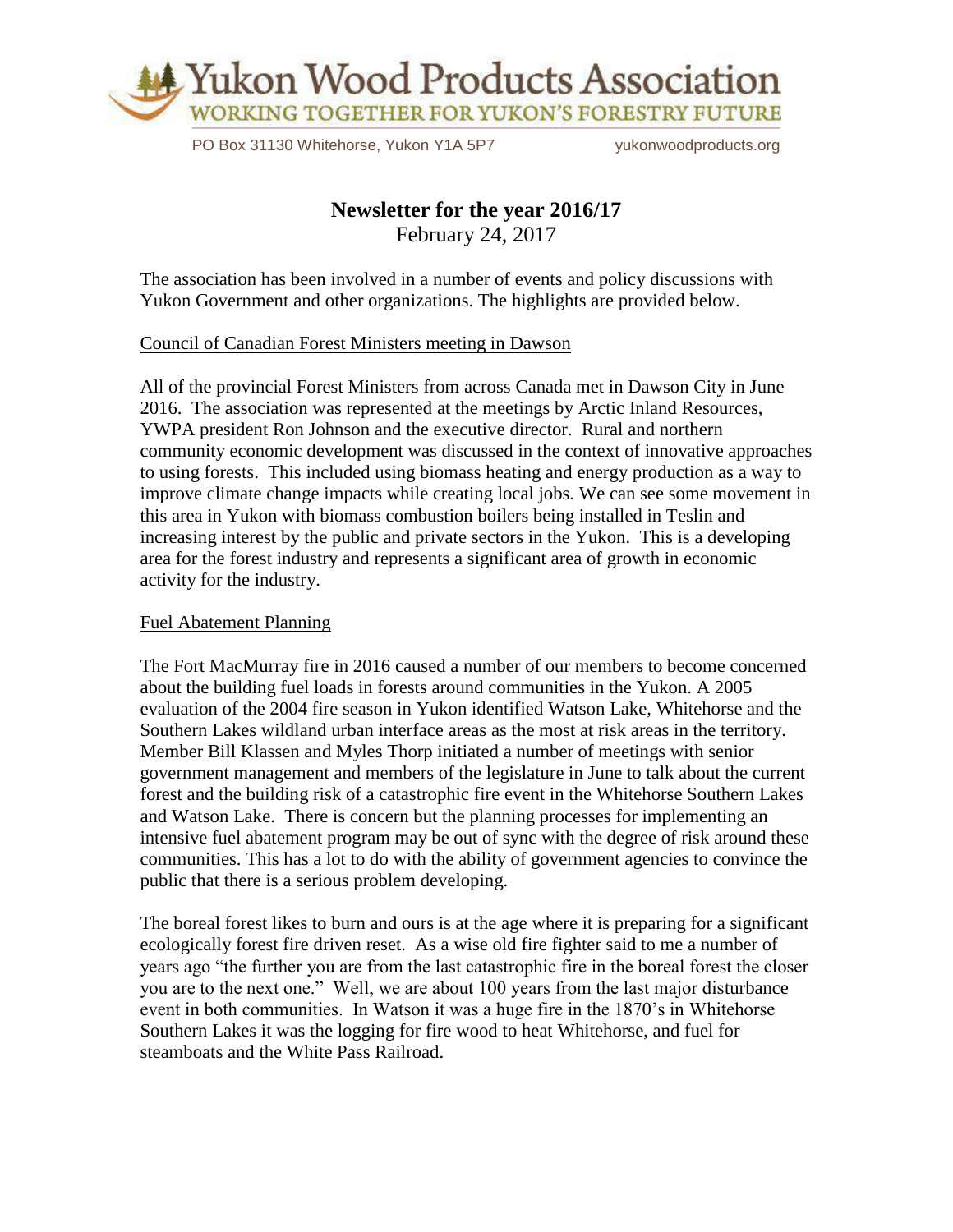If and when the fuel abatement planning gets completed and implemented we as an industry will be called upon to remove the timber and utilize it. Hopefully, we will be ready to respond with biomass boilers and even some sawmilling capacity to use the timber.

## Forest Policy

The association provided some feedback to Forest Management Branch on preliminary discussions with regard to silviculture strategies, timber allocation policies and fire prevention clauses for forest tenures. We are waiting for an invitation to review the close to final drafts of these policies. We wrote a letter to FMB regarding the fire prevention clauses and made the point that the forest industry appears to be getting singled out through our licensing arrangements. Some of the requirements should affect other industries and these additional requirements would likely be best administered through a pan Yukon regulation rather than overloading an already clause intensive cutting permit.

#### Forest Management Plans and Timber Supply Analysis

During the run up to the election last fall the planning process for Whitehorse Southern Lakes FRMP was slowed down. We are anticipating becoming reengaged in this process sometime this spring.

The Timber Supply Analysis for Haines Junction and Dawson has been proceeding and the association is anticipating an opportunity to provide our views with regard to outcomes shortly.

## Meetings with Government Leaders

During the election campaign the association met with political leaders and senior government officials. These meeting outlined the Associations mandate and our industry with an emphasis on policy concerns, fuel abatement and the potential of expanding locally driven economic activity in the form of biomass heating solutions.

## City of Whitehorse

There were a few letters and follow up meetings with the City of Whitehorse with regard to the potential for biomass heating solutions in the new operations building complex under consideration. We are pleased to report that the City will be installing a junction pipe into the heating system that would allow relatively easy connection to the buildings for a biomass system. They are not interested in owning or operating a biomass combustion boiler but are interested in an arrangement for private sector biomass heat sales into the building.